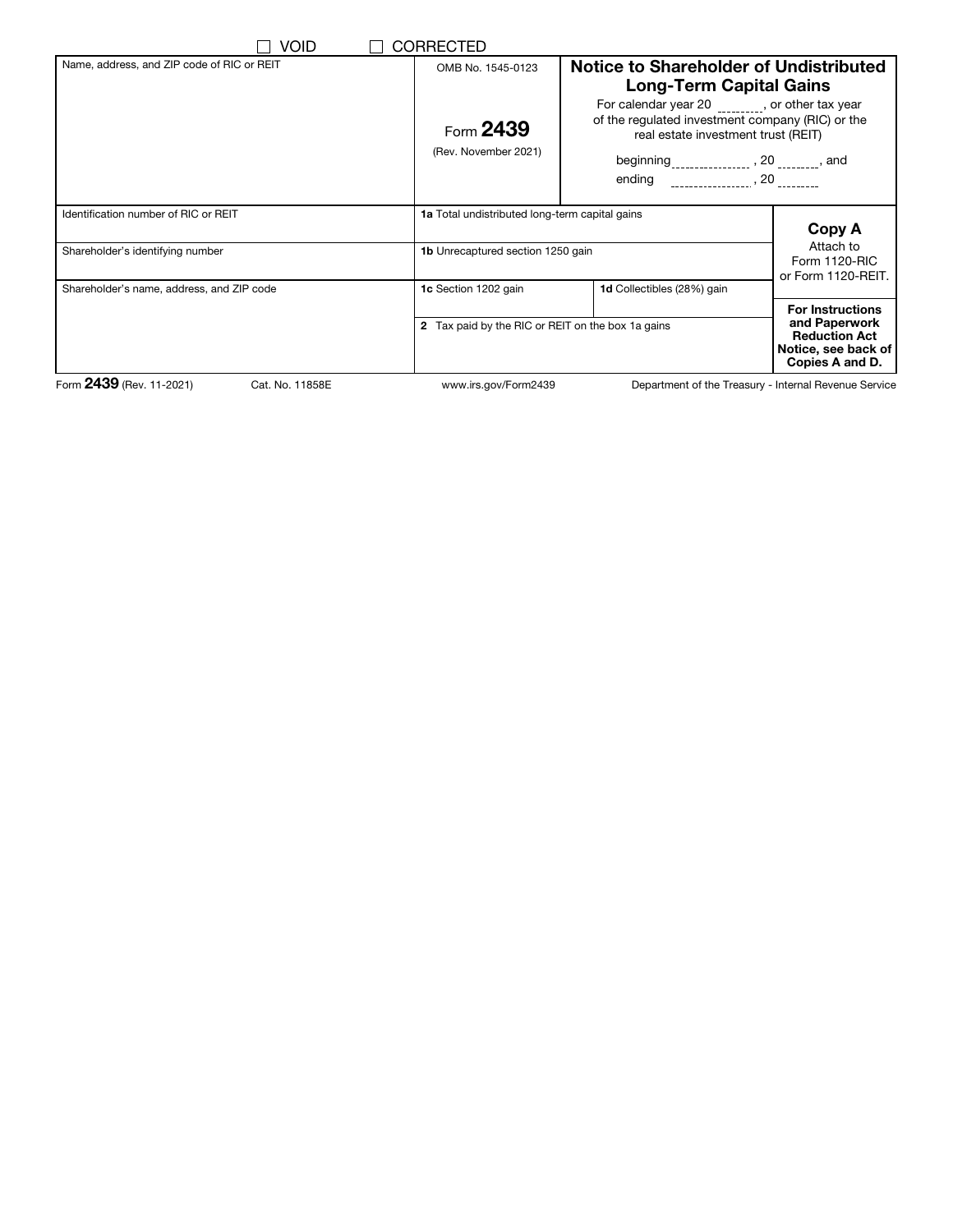### Instructions for the Regulated Investment Company (RIC) and the Real Estate Investment Trust (REIT)

Section references are to the Internal Revenue Code.

#### Reporting Information

1. Complete Copies A, B, C, and D for each shareholder for whom the regulated investment company (RIC) or real estate investment trust (REIT) paid tax on undistributed capital gains under section 852(b)(3)(D) or 857(b)(3)(C).

2. Attach Copy A of all Forms 2439 to Form 1120-RIC or Form 1120-REIT when it is filed at the appropriate IRS service center.

3. Furnish Copies B and C of Form 2439 to the shareholder by the 60th day after the end of the RIC's or the REIT's tax year.

4. Retain Copy D for the RIC's or REIT's records.



*For a shareholder that is an individual retirement arrangement (IRA), send Copies B and C to the trustee or custodian of the IRA. Do not send copies to the owner of the IRA.*

RIC's or REIT's name, address, and identification number. Enter the name, address (including ZIP code) and employer identification number (EIN) of the RIC or REIT as shown on Form 2438, Undistributed Capital Gains Tax Return.

Shareholder's identifying number, name, and address. Enter the shareholder's social security number (SSN), name, and address (including ZIP code). If the shareholder is not an individual, enter the EIN. If a shareholder is an IRA, enter the identification number of the IRA trust. Do not enter the SSN of the person for whom the IRA is maintained.

The RIC or REIT can truncate a shareholder's identifying number on the Form 2439 the RIC or REIT sends to the shareholder. Truncation is not allowed on the Form 2439 the RIC or REIT files with the IRS. Also, the RIC or REIT cannot truncate its own identification number on any form.

To truncate, where allowed, replace the first 5 digits of the 9-digit number with asterisks (\*) or Xs (for example, an SSN xxx-xx-xxxx would appear as \*\*\*-\*\*-xxxx or XXX-XX-xxxx). For more information, see Regulations section 301.6109-4.

Box 1a. Enter the amount of undistributed capital gains from line 11, Form 2438 (Rev. December 2020) or the applicable line of the current revision of the form, allocable to the shareholder.

*(Continued on the back of Copy D)*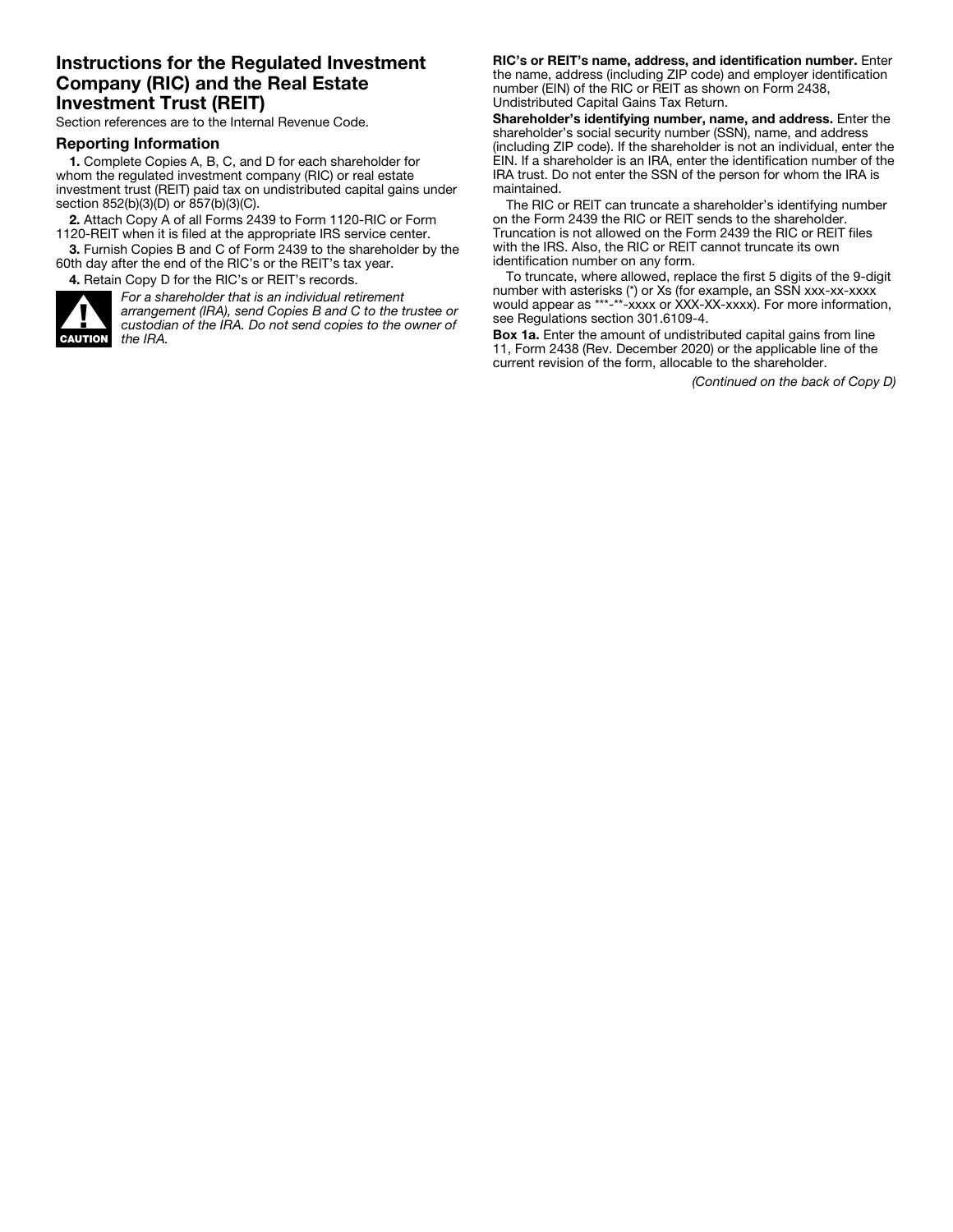| <b>VOID</b>                                | <b>CORRECTED</b>                                  |                                                                                                                                                                                                         |                                                     |
|--------------------------------------------|---------------------------------------------------|---------------------------------------------------------------------------------------------------------------------------------------------------------------------------------------------------------|-----------------------------------------------------|
| Name, address, and ZIP code of RIC or REIT | OMB No. 1545-0123                                 | Notice to Shareholder of Undistributed<br><b>Long-Term Capital Gains</b>                                                                                                                                |                                                     |
|                                            | Form 2439<br>(Rev. November 2021)                 | For calendar year 20 _________, or other tax year<br>of the regulated investment company (RIC) or the<br>real estate investment trust (REIT)<br>beginning <sub>_______________</sub> , 20 ________, and |                                                     |
| Identification number of RIC or REIT       | 1a Total undistributed long-term capital gains    |                                                                                                                                                                                                         | Copy B                                              |
| Shareholder's identifying number           | <b>1b</b> Unrecaptured section 1250 gain          |                                                                                                                                                                                                         | Attach to the<br>shareholder's<br>income tax return |
| Shareholder's name, address, and ZIP code  | 1c Section 1202 gain                              | 1d Collectibles (28%) gain                                                                                                                                                                              | for the tax year<br>that includes the               |
|                                            | 2 Tax paid by the RIC or REIT on the box 1a gains |                                                                                                                                                                                                         | last day of the<br>RIC's or REIT's<br>tax year.     |
| Form 2439 (Rev. 11-2021)                   | www.irs.gov/Form2439                              | Department of the Treasury - Internal Revenue Service                                                                                                                                                   |                                                     |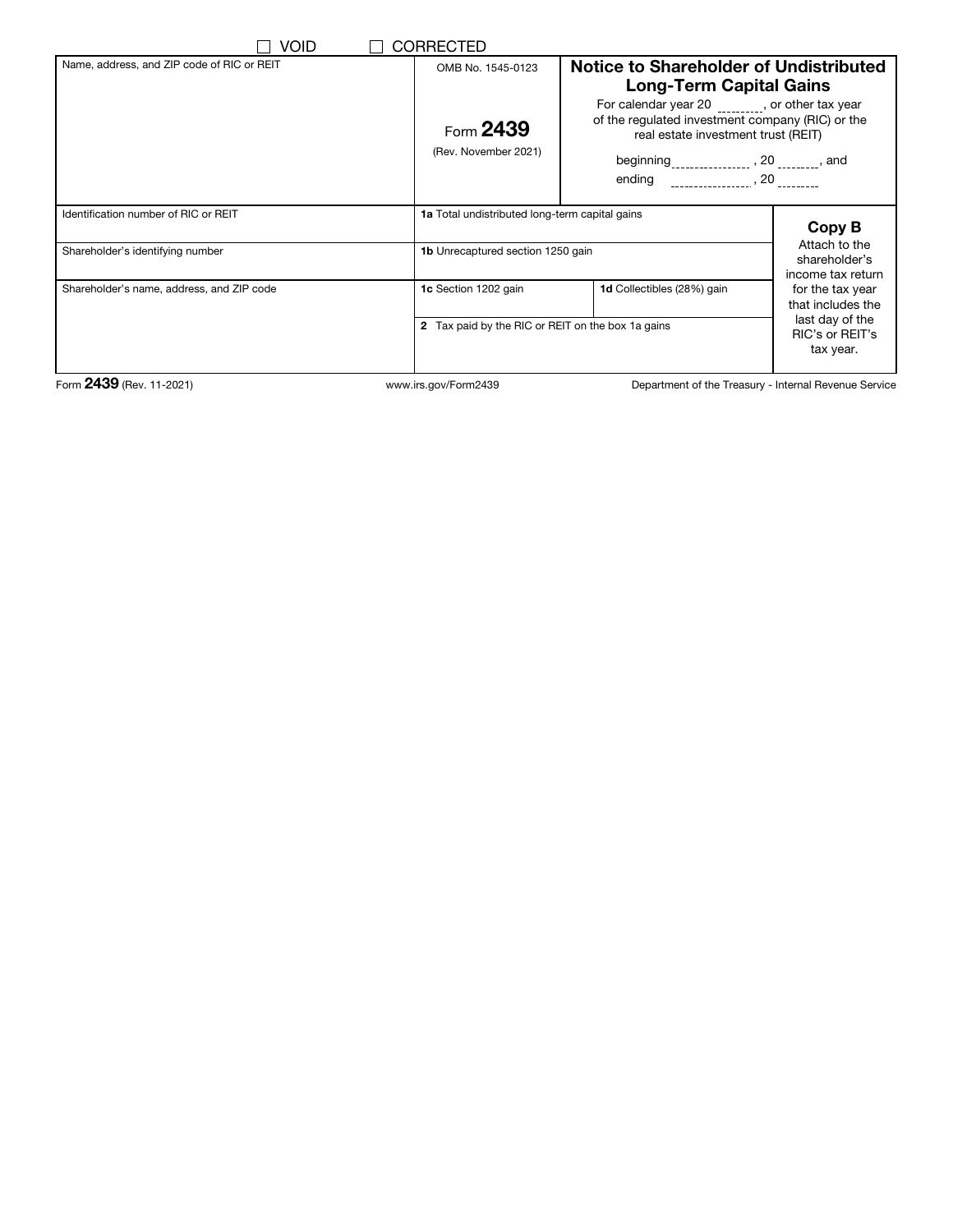# Instructions for the Shareholder

Section references are to the Internal Revenue Code.

#### Reporting Information

Shareholder's identifying number. For your protection, Form 2439 may show only the last four digits of your identifying number (social security number (SSN), etc.). However, the RIC or REIT has reported your complete identifying number to the IRS.

Box 1a. This amount is your total undistributed long-term capital gain from your regulated investment company (RIC) or real estate investment trust (REIT).

Report the total amount as a long-term capital gain on the appropriate Schedule D. For example, individuals report this amount on line 11, column (h), of Schedule D (Form 1040). Estates and trusts report this amount on Schedule D (Form 1041).

Corporate shareholders report this amount in Part II of Form 8949. See Form 8949, Schedule D (Form 1120), and the related instructions for details.

If there is an amount in box 1b, 1c, or 1d, special instructions apply for entering those amounts on the appropriate Schedule D.

See *Undistributed Capital Gains* in the Schedule D (Form 1040) and Schedule D (Form 1041) instructions.

Box 1b. This amount is the unrecaptured section 1250 gain. Individual filers report this amount on line 11 of the Unrecaptured Section 1250 Gain Worksheet in the Schedule D (Form 1040) instructions for 2021 or the applicable line of the worksheet in the instructions for the current year. Estates and trusts use this amount to complete the Unrecaptured Section 1250 Gain Worksheet in the Schedule D (Form 1041) instructions.

Box 1c. This amount applies to the portion of the amount in box 1a attributable to a section 1202 gain (sale of qualified small business stock). Individual filers, see *Exclusion of Gain on Qualified Small Business (QSB) Stock* in the Schedule D (Form 1040) instructions. Estates and trusts, see *Exclusion of Gain on Qualified Small Business (QSB) Stock (Section 1202*) in the Schedule D (Form 1041) instructions.

Box 1d. This amount is the collectibles gain (28% rate gain) portion of the amount in box 1a. Individual filers enter this amount on line 4 of the 28% Rate Gain Worksheet in the Schedule D (Form 1040) instructions for 2021 or the applicable line of the worksheet in the instructions for the current year. Estates and trusts use this amount to complete the 28% Rate Gain Worksheet in the Schedule D (Form 1041) instructions.

Box 2. This amount is the tax paid by the RIC or REIT on the undistributed long-term capital gains shown in box 1a. You can apply for a refund or credit of this tax as follows.

*(Continued on the back of Copy C)*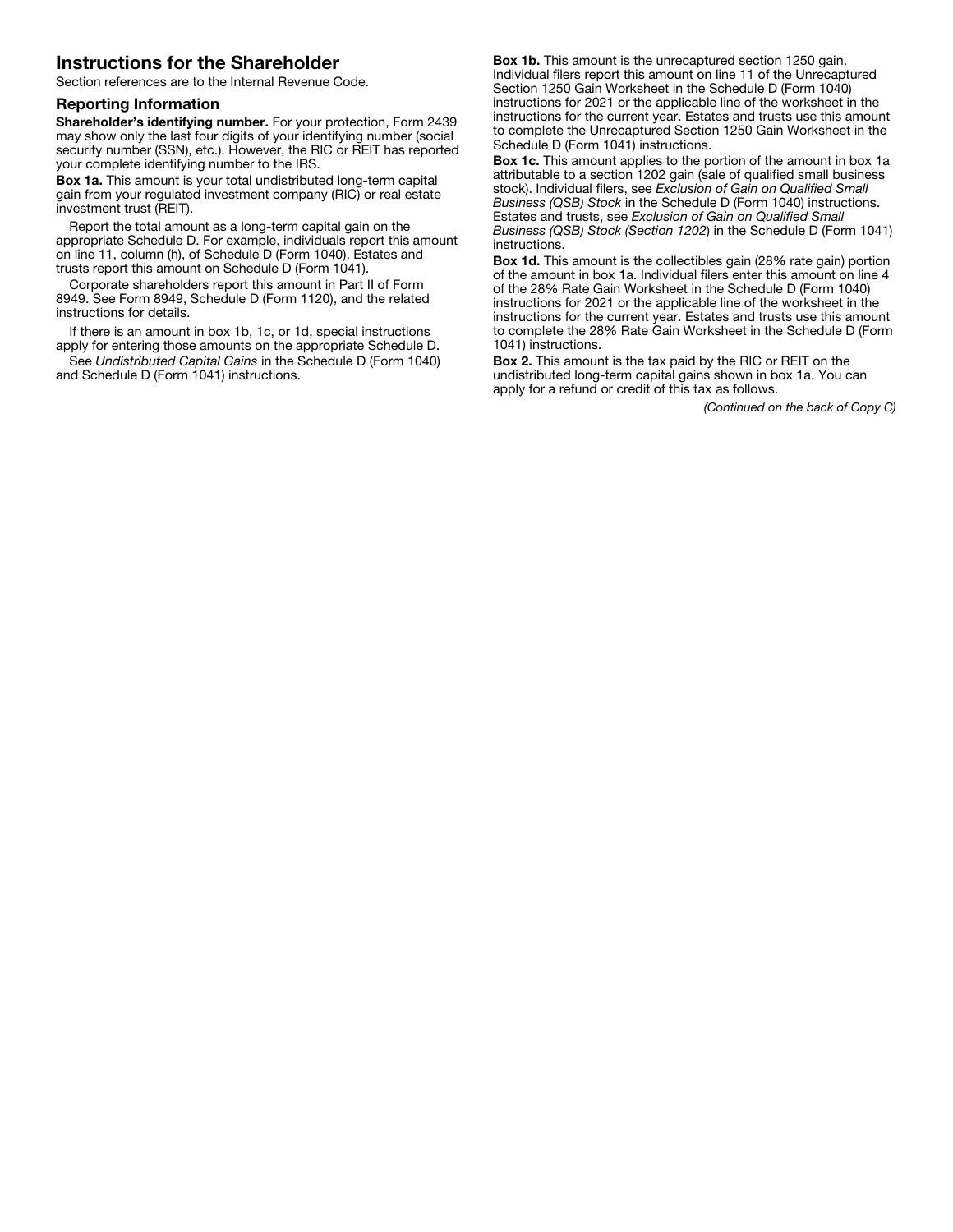| Void                                       | <b>CORRECTED</b>                                  |                                                                                                                                                                                                                                                     |                               |
|--------------------------------------------|---------------------------------------------------|-----------------------------------------------------------------------------------------------------------------------------------------------------------------------------------------------------------------------------------------------------|-------------------------------|
| Name, address, and ZIP code of RIC or REIT | OMB No. 1545-0123                                 | Notice to Shareholder of Undistributed<br><b>Long-Term Capital Gains</b>                                                                                                                                                                            |                               |
|                                            | Form 2439<br>(Rev. November 2021)                 | For calendar year 20 _________, or other tax year<br>of the regulated investment company (RIC) or the<br>real estate investment trust (REIT)<br>beginning <sub>________________</sub> , 20 ________, and<br>ending _________________, 20 __________ |                               |
| Identification number of RIC or REIT       | 1a Total undistributed long-term capital gains    |                                                                                                                                                                                                                                                     |                               |
| Shareholder's identifying number           | <b>1b</b> Unrecaptured section 1250 gain          |                                                                                                                                                                                                                                                     | Copy C                        |
| Shareholder's name, address, and ZIP code  | 1c Section 1202 gain                              | 1d Collectibles (28%) gain                                                                                                                                                                                                                          | For shareholder's<br>records. |
|                                            | 2 Tax paid by the RIC or REIT on the box 1a gains |                                                                                                                                                                                                                                                     |                               |
| Form 2439 (Rev. 11-2021)                   | www.irs.gov/Form2439                              | Department of the Treasury - Internal Revenue Service                                                                                                                                                                                               |                               |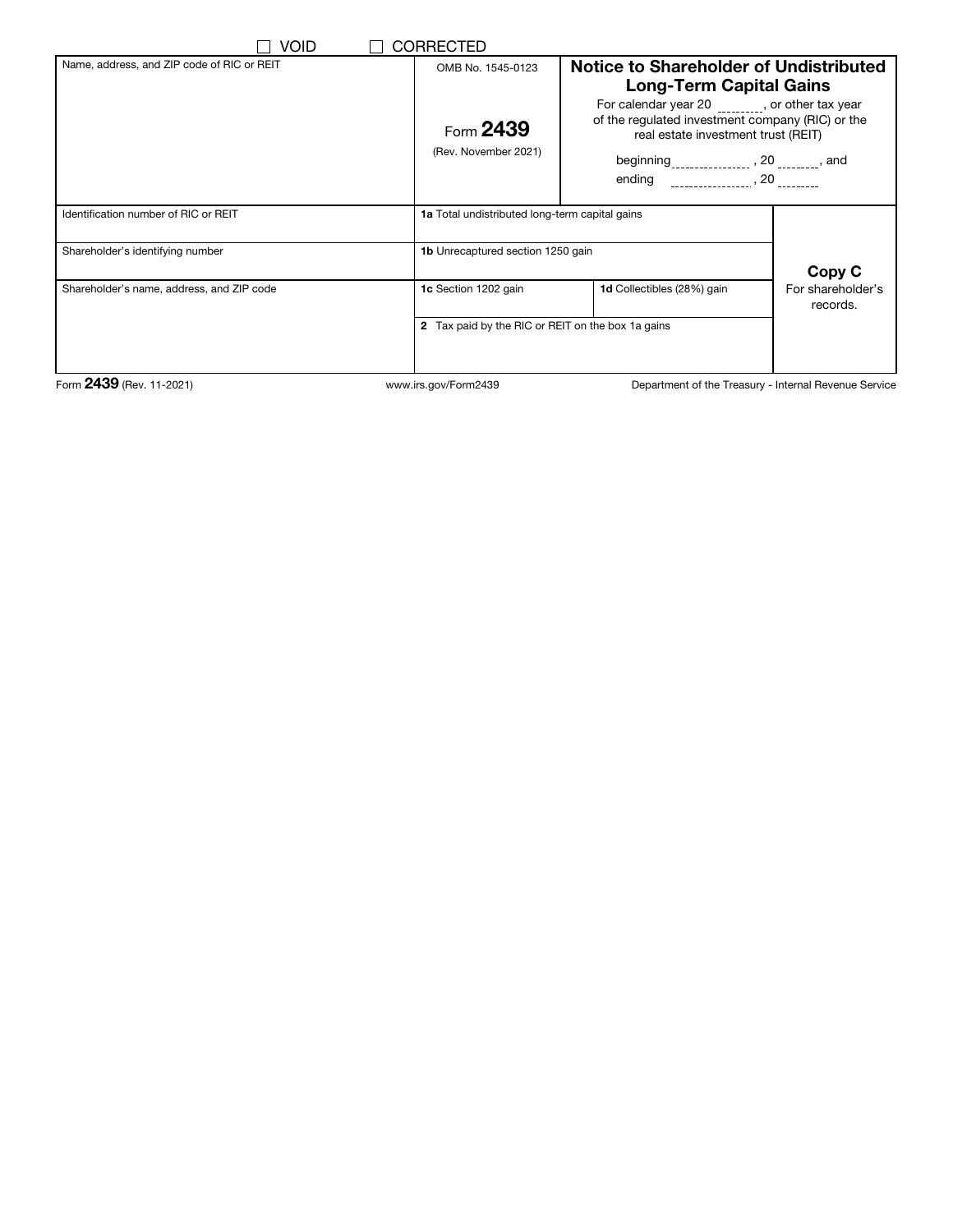## Instructions for the Shareholder *(Continued)*

*Individuals, nonresident aliens, and estates and trusts.* See line 13a of Schedule 3 (Form 1040) of the 2021 form or the applicable line on the current year form, or Schedule G, line 16a of Form 1041 of the 2021 form or the applicable line on the current year form, and the related instructions.

*Corporations (other than S corporations).* See Schedule J, line 20a of Form 1120 of the 2021 form or the applicable line on the current year form, or line 5f of Form 1120-F of the 2021 form or the applicable line on the current year form, and the related instructions. All other corporations report this amount on the line designated as "Credit for tax paid on undistributed capital gains."

*S corporations and partnerships.* See the *Specific Instructions* for Schedules K and K-1, Part III (Forms 1120-S and 1065) for details on reporting each item to the shareholders and partners.

*Exempt organizations and certain trustees.* See the Instructions for Form 990-T if it is filed by:

1. Organizations exempt from tax under section 501(a) filing Form 990-T to claim their refund of income tax paid on undistributed long-term capital gains, or

2. Trustees for individual retirement arrangements (IRAs) described in section 408 (including accounts described in section 408(h)) filing a single composite Form 990-T to claim the refund referred to above.

*Nominees.* If you are not the actual owner of the shares for which this form is issued, you must do the following.

1. Complete Copies A, B, C, and D of Form 2439 for each owner. The total undistributed long-term capital gains entered in box 1a; the amounts entered in boxes 1b, 1c, and 1d and the tax shown in box 2 on the Form 2439 for each owner must agree with the amounts on Copy B that you received from the RIC or REIT.

2. Enter your name as "Nominee" and your address in the block for the RIC's or REIT's name and address, and the RIC's or REIT's name and address in the same block.

3. Write "Nominee" in the upper right corner of the Copy B you received from the RIC or REIT and attach it to the Copy A you completed.

4. File the Copy B you received (with an attached Copy A) with the Internal Revenue Service Center where you file your income tax return.

5. Give the actual owner Copies B and C of the forms you complete.

6. Copy D is to be maintained by the RIC or REIT.

A nominee has 90 days after the close of the RIC's or REIT's tax year to complete items 1 through 5 above. However, a nominee acting as a custodian of a unit investment trust described in section 851(f)(1) has 70 days. A nominee who is a resident of a foreign country has 150 days.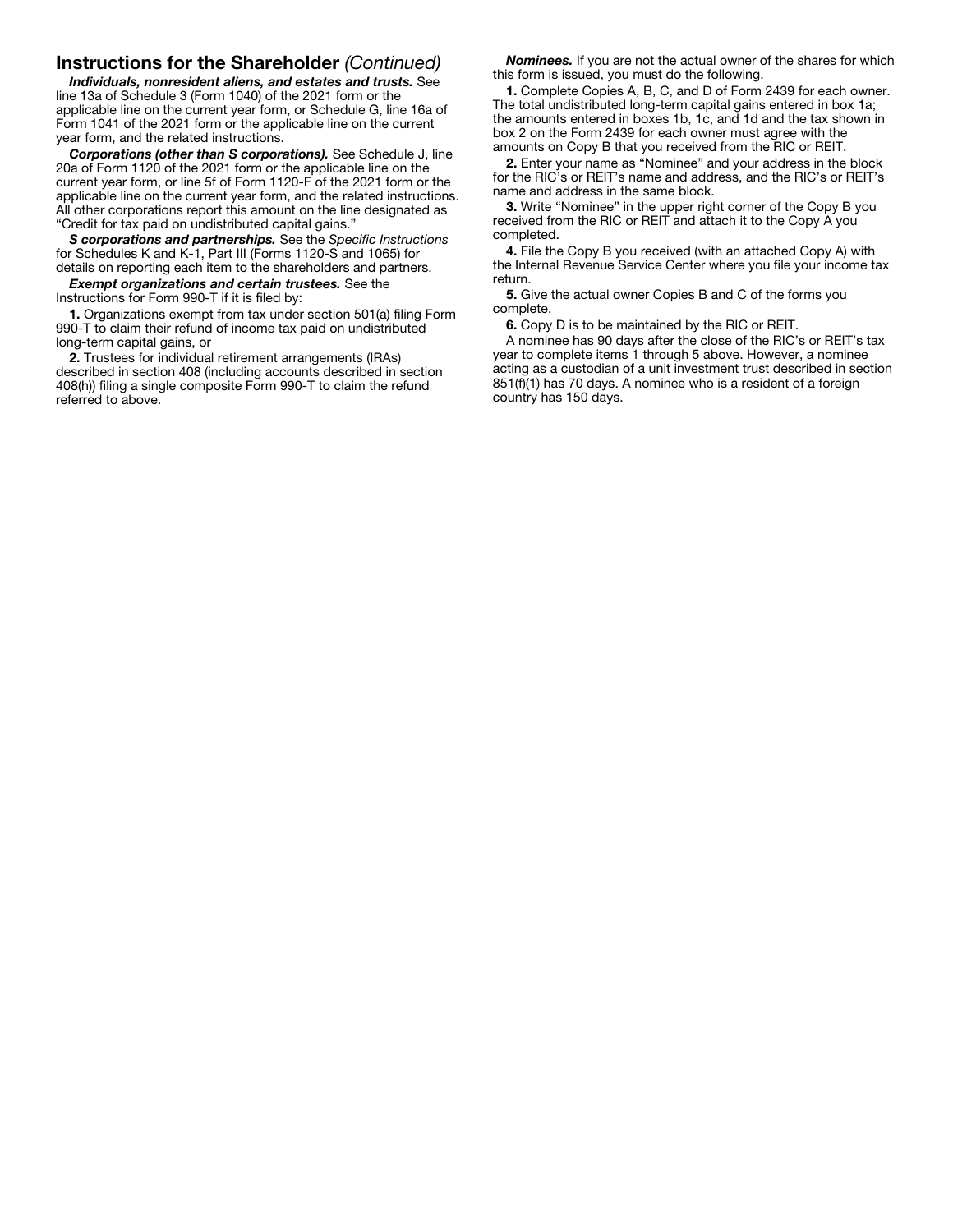| Void                                       | <b>CORRECTED</b>                                  |                                                                                                                                                                                                        |                                           |
|--------------------------------------------|---------------------------------------------------|--------------------------------------------------------------------------------------------------------------------------------------------------------------------------------------------------------|-------------------------------------------|
| Name, address, and ZIP code of RIC or REIT | OMB No. 1545-0123                                 | Notice to Shareholder of Undistributed<br><b>Long-Term Capital Gains</b>                                                                                                                               |                                           |
|                                            | Form 2439<br>(Rev. November 2021)                 | For calendar year 20 _______, or other tax year<br>of the regulated investment company (RIC) or the<br>real estate investment trust (REIT)<br>beginning <sub>________________</sub> , 20 ________, and |                                           |
| Identification number of RIC or REIT       | 1a Total undistributed long-term capital gains    |                                                                                                                                                                                                        |                                           |
| Shareholder's identifying number           | <b>1b</b> Unrecaptured section 1250 gain          |                                                                                                                                                                                                        | Copy D<br>For records of the<br>regulated |
| Shareholder's name, address, and ZIP code  | 1c Section 1202 gain                              | 1d Collectibles (28%) gain                                                                                                                                                                             | investment<br>company or the              |
|                                            | 2 Tax paid by the RIC or REIT on the box 1a gains |                                                                                                                                                                                                        | real estate<br>investment trust.          |
| Form 2439 (Rev. 11-2021)                   | www.irs.gov/Form2439                              | Department of the Treasury - Internal Revenue Service                                                                                                                                                  |                                           |